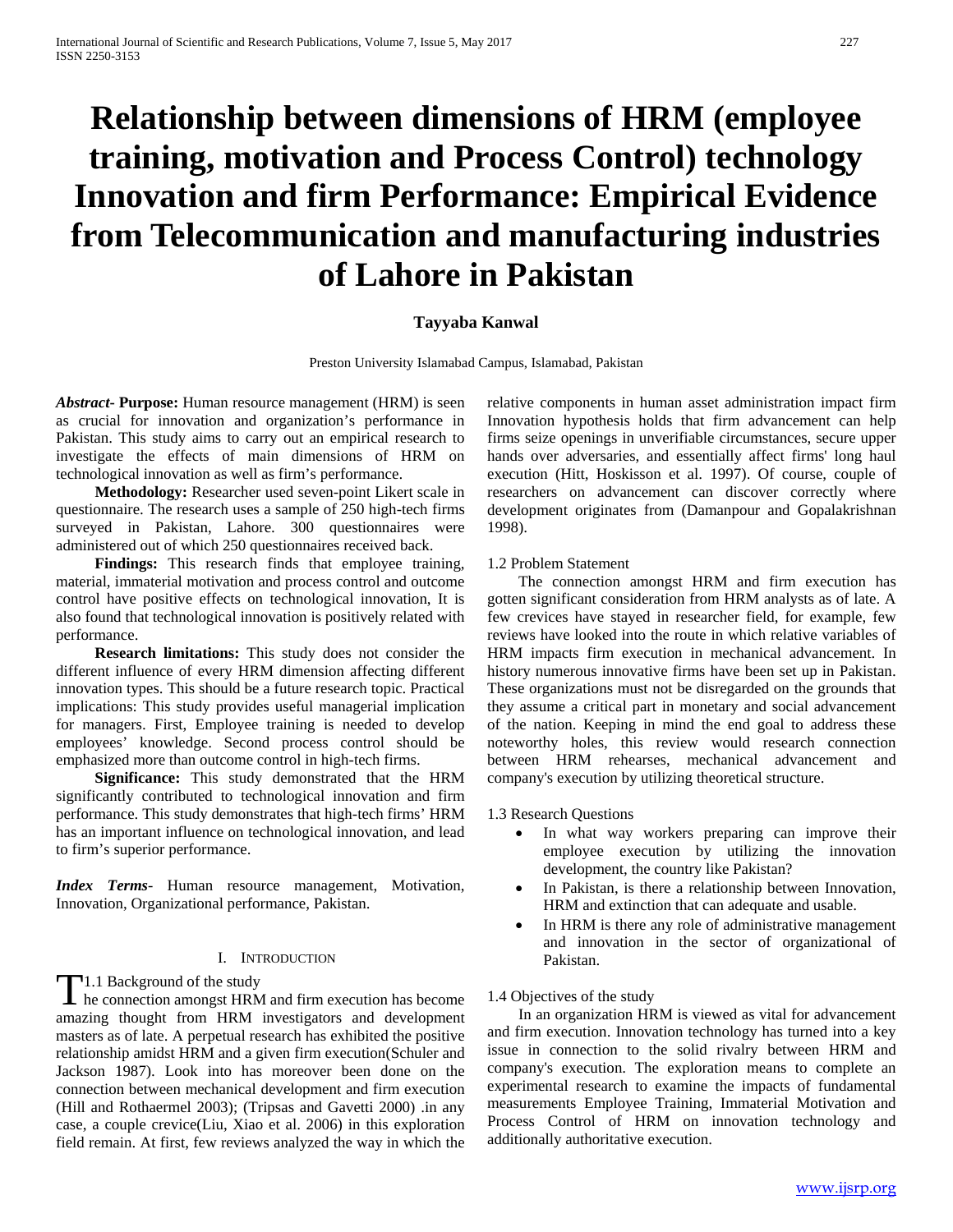So fundamental destinations of this exploration are as per the following.

- Examine the effect of preparing and inspiration and control the process on the association's execution.
- Have a look at the part of HRM performance in improvement of worker's
- Know the connection amongst HRM and innovation development and association's execution.
- Find the outcomes in significant way that can help the associations in forthcoming.

# 1.5 Significance of the study

 This review exhibited that the Human Resource Management essentially added to innovation technology and organization execution. So it reviews exhibits that cutting edge organizations' Human Resource Management has a vital impact on innovation technology, and prompt company's unrivaled execution. Asset based hypothesis and development speculations have affirmed the significance of both Human Resource Management and innovation technology on a company's execution. This review, our commitments concentrate on the working of a reasonable system that illuminates the connection between Human Resource Management, innovation technology and firm execution, and we look at the impacts of cutting edge Company's Human Resource Management on innovative technology and firm execution. Laying-out on asset based hypothesis and development hypothesis, this review exhibits that a cutting edge company's Human Resource Management has an imperative impact on innovative technology, which prompts that association's unrivaled execution. Past giving a rich depiction of the connection between Human Resource Management, innovative technology and execution.

# II. LITERATURE REVIEW

# 2.1 Human Resource Management

 HRM characterize as a business' key destinations is to augment worker execution in administration which is capacity of Human Resource Management (Damanpour and Gopalakrishnan 1998). HR is basically connected with the organization of people inside the association, focusing on plans and on structures (Collings, Scullion et al. 2009). Human Resource offices and units in associations conventionally endeavor different activities, including agent favorable circumstances arrange, specialist advancement", execution examination, and fulfilling e.g., overseeing pay and advantage systems (Paauwe and Boon 2009).

# 2.2 Training

 Preparing is an arranged exertion by an organization to encourage learning of occupation related abilities, information, aptitudes and practices by representative (Aubert, Barate et al. 2006). It includes procedure of changing representative conduct and states of mind to build the likelihood of objective achievement (Aubert, Barate et al. 2006). The worker can all the more quickly secure new information and further capabilities by training and create advancement (Aubert, Barate et al. 2006).

# 2.3 Motivation

 The word motivation is the implementation or arrangement of presenting an objective that beginning stage of a person to achieve some achievement (Aubert, Barate et al. 2006). The concept of motivation has gotten from "motive", means a reason of acting, impulse or effect to proceed for fulfilling the need (Kamalian, Yaghoubi et al. 2010). The inspiration which is also known as motivation of the delegate has coordinate effect ontechnological advancement, through there are ,as it is not ignoring, various outcomes from particular researchers (Kamalian, Yaghoubi et al. 2010)(Baer, Oldham et al. 2003)

 The central power through which individuals distribute push to make and perform innovative contemplations is motivation(Liu, Cao et al. 2006). Then again, working employees are quite recently convinced to go past their allocate out part and get incorporated into unconstrained and inventive activities if they have a strong recognizing evidence with the affiliation. Various leveled society expect an essential part in rousing creative direct, as it can make obligation among people from a relationship to the extent confiding being developed as a legitimate regard and enduring progression related benchmarks dominating within the association (Dulaimi and Hartmann 2006)

# 2.4 Innovational technology

 By the performance that innovation technology is a method ran with high peril, it is essential to use fruitful controls to diminishing possibility and redesign capability. There are two types of important inward controls associated with an affiliation's mechanical improvement: result control and get ready control .Outcome control focuses on last performance and includes action criteria, for instance, level of benefit to appraise (Hitt, Hoskisson et al. 1996). Handle control includes subjective and on occasion instinctual criteria for appraisal and highlights the whole deal performance of organization (Bahl, Ritzman et al. 1987).

# 2.5 Training of employee and innovation technology

 The training is consider an arranged exertion by an organization to encourage learning of occupation related capabilities, information, aptitudes and practices by worker (Kolisch and Hartmann 2006). It includes procedure of changing representative conduct and states of mind to build the likelihood of objective fulfillment (Antwi, Analoui et al. 2007). The worker can all the more quickly secure new learning and further create development and skills through training (Chi, Bassok et al. 1989)and(Sabella and Analoui 2015).

# 2.6 Motivation of employee and innovation technology

 The motivation is an execution or methodology of displaying an aim that inception a man to catch some accomplishment (Messias, Castro et al. 2011). Motivation has gotten from "propel", intends to move, push or impact to continue for satisfying a need (Kamalian, Yaghoubi et al. 2010).Motivation of the worker has coordinate impact on mechanical advancement, through there are ,as it is unavoidable, diverse outcomes from various researchers (Amabile, Hennessey et al. 1986),(Baer, Oldham et al. 2003).

#### 2.7 Control and innovation technology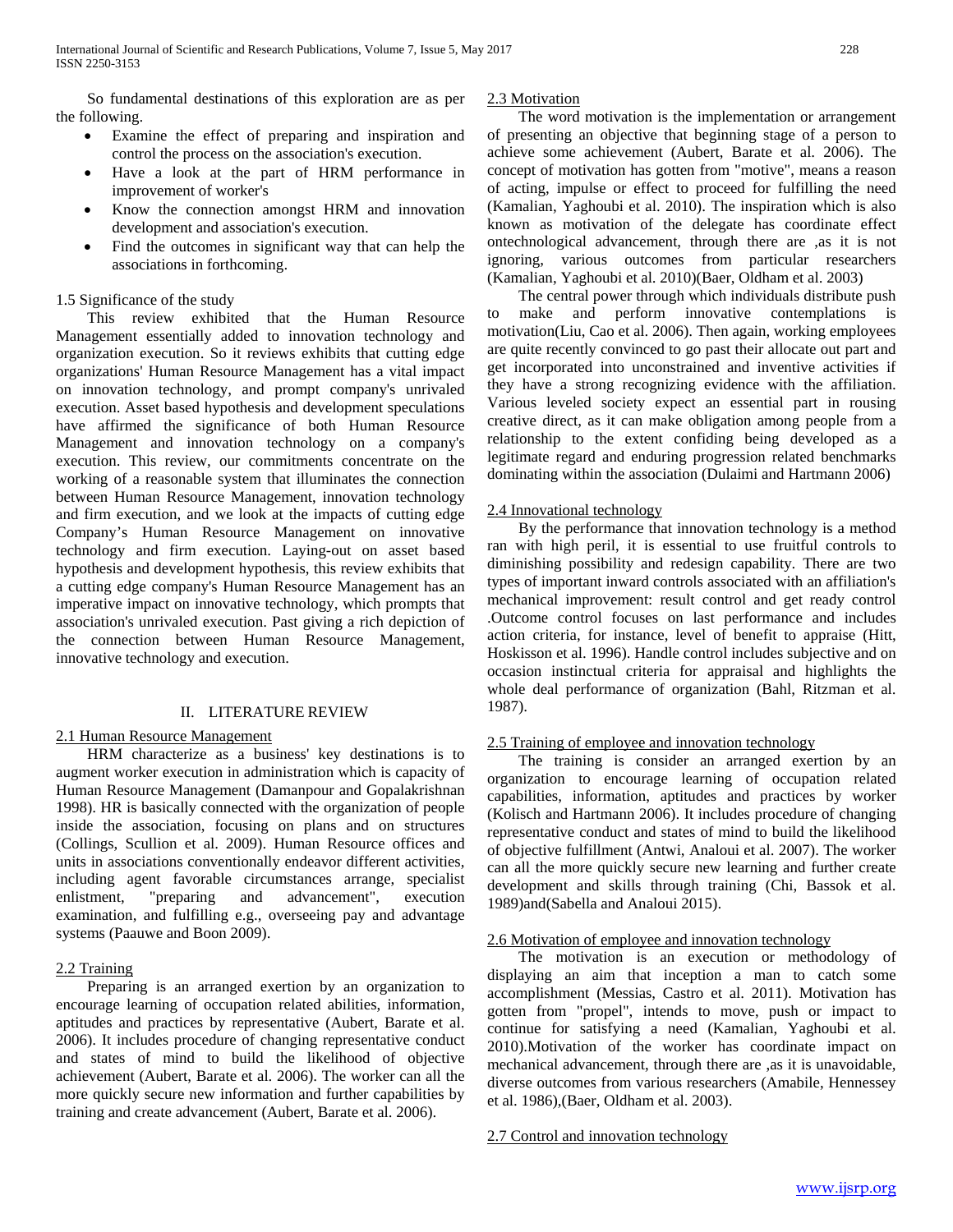Everlasting noteworthy way to deal with work headway is to fulfill various leveled viability through innovation development and performance based key HRM intercessions (Osman-Gani and Zidan 2001); (Aggarwal, Han et al. 2003). The snappy authoritative re-sorting out and comprehensively disseminated building have required the prerequisites for composed systems and the better methodologies for Human Resource Management in propelling innovation technology, various leveled change and business (Chung 2002) Numerous masters in this way focused their work on the key issues of incorporated technological innovation -HRM procedures and predominant development work (Wang and Wang 2005).

# 2.8 Control and Motivation

 The inspiration which is also known as motivation of the specialists has coordinate effect on innovation technology, through there are, as it is inevitable, unmistakable outcomes from different analysts (Amabile 1988),(Eisenberger, Armeli et al. 1998). The concept of motivation is the essential power through which individuals relegated push to deliver and complete innovative considerations. Then again, representatives are quite recently spurred that they go into past doled out part and get included in intentional and imaginative exercises in the event that they have a strong conspicuous confirmation with the firm. Hierarchical culture assumes a crucial part in propelling inventive conduct, so it is the duty among people from an association to the extent having confidence in development as an authoritative values and tolerating headway related principles regular within the firm (Dulaimi and Hartmann 2006).

# 2.9 Performance of the firm technological innovation

 Consider has shown that improvement has a close-by association with authoritative execution, as well as advancement is a component which can impact progressive execution (Damanpour 1991); (Han, Kim et al. 1998); (Yeung, Lai et al. 2007). The essential results of specialists development are point of fact the movements in various leveled advancement, the change of publicizing technique, thing upgrades and the headway of administration strategy means and methodologies; while there are movements offer conditions, resources and probabilities of results for high advantages and it improve the execution of big business. Wares advancement can make endeavors construct the open entryways for improvement and expansion; innovative conduct and activities will pass on the fundamentals of contentions to the affiliation. Albeit speculatively most scientists trust that development must have a section on improving the firm execution, there is every so often exact support in certifiable research.

#### III. METHODOLOGY

3.1 Method for data collection

 The sort and amount of information to be gathered relies on the way of the review together with its exploration objective. There are distinctive information gathering strategies that are being utilized as a part of the examination, understanding. The part of specialist set the phase for discourse of issues required in gathering information (Trotter 2012). Analyst chooses the appropriate information gathering strategy as per study impediment. These are depicting howl (Hair, Wolfinbarger et al.) also (Samouel, Money et al. 2003), Essentials of Business Research Methods, John Wiley and Sons Inc., New York. Corsten, D. also, (Kumar and Phrommathed 2005)"Do Suppliers Benefit from Collaborative Relationships with Large Retailers? An Empirical Investigation of Efficient Consumer Response Adoption",(Balmer, van Riel et al. 1997).

# 3.2 Primary

 Essential source gives the direct data to researcher. The numerous systems which be utilized to gather the essential information. The selection of procedures relies on the reason for the review (Kumar and Phrommathed 2005). Overviews on telephones, PC exchange, mail catches, and fax study and up close and personal meetings are the essential information accumulation strategy. Taking after is the rundown of sorts of Primary information gathering strategy.

- 1. Different people interviews
- 2. Filled questionnaires
- 3. Observing respondents

# 3.3 Secondary

 The second technique for the collection of data comprises on organization records, assessing concentrates distributed by outer sources and looking at the physical draw, for example, elimination and growth (Albaum and Smith 2005). The data which is based on secondary as of now exist inside the association or outside the association by means of email, web, fax or past reports and overviews. An opportunity to get to the data which is secondary is generally short and may not be issue particular (Wegner 2010). Taking after is the rundown of sorts of Secondary information accumulation strategy: (Treiblmaier and Filzmoser 2011), Fundamentals of advertising examination, Sage Publication, London, Applied Business Statistics Typesetter, Lebon Publishing Service, USA.

#### 3.4 Research Model

 As this review is examining the connection Between features of HRM (Training of Employee , Motivation which is Immaterial and Control in Process ), Innovation Technology and Performance therefor, incentive material demonstrates that worker preparing, material impetuses, result evaluation and control, non-material motivators, handle examination and control are variables which are independent, the mediating variable is innovation technology and variable which is dependent is performance .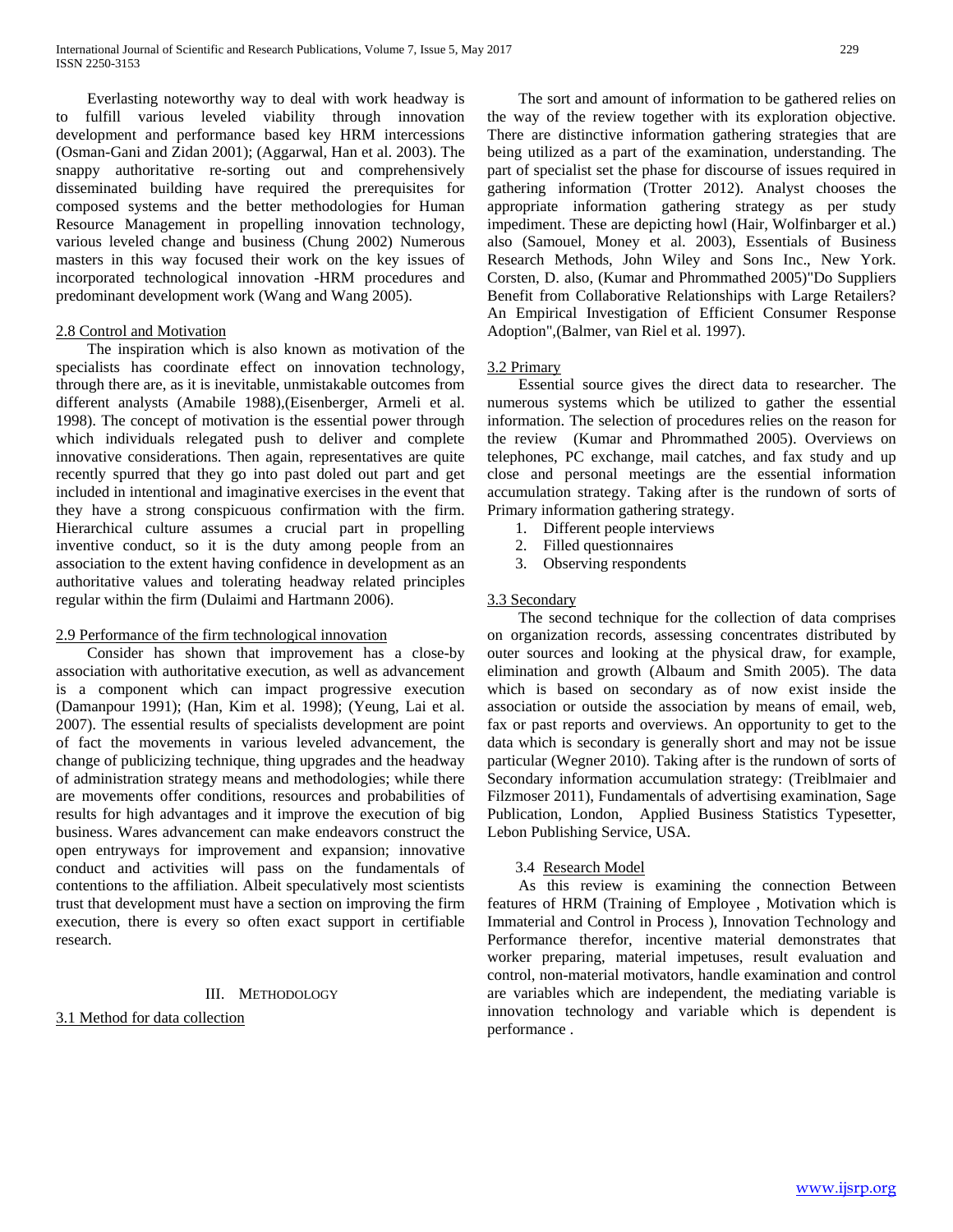

#### **Figure 1 Framework**

#### 3.5 Research Design

 Most imperative piece of this section is to build up the design of the research due to which every last basic part of research is produced such that is most suitable to issue under thought. The research configuration make less demanding for the specialist to execute the analyst procedure while it additionally serves in research of minimization endeavors as it evacuates ambiguities in setting of research sort, test choice, information gathering and the process of analysis.

#### 3.6 Nature of the study

 Essentially of that review is of four unique structures exploratory, co-relation, study which is casual due to environment and descriptive. Current reviews are in nature explanatory and descriptive with respect to achievement of the objectives.

### 3.7 Type of investigation

 In research, various types of examination like case study, method of survey and experimental, and observational. These all are altogether led in fundamentally two sorts of settings first is thought up setting and second is non-created setting. At the point when information is gathered through most extreme obstruction at work put it will be viewed as research has done in devised .On the other hand examine finished with negligible impedance at work environment will be viewed as non-thought up setting. In current review data was gathered through overview technique which is method of survey.

## 3.8 Time Horizon

 By utilizing the method of survey data can gathered in two courses either at one purpose of time that is viewed as a study of

cross sectional or gathering the data some other way than one purpose of time that is viewed as study which is longitudinal . Now this study is longitudinal.

#### 3.9 Instruments

 For the collection of data questionnaire technique is used of 30 questions are utilized. From these 30 questions 5 of them are based on the respondents demographics of respondents, 25 questions are significant to 7 factors being researched to study. All inquiries incorporated into the survey are created to 5 options based on scale which are Likert and with the help of study based on various topics questionnaire is taken (Deelman, Callaghan et al. 2006).

### IV. ANALYSIS AND RESULTS

 This section introduces the data analysis. The main part talks about the respondent's statistic profiles and show the summery based on descriptive including standard deviations and mean for variables. Second part clarifies the evaluated aftereffects of validity and reliability of estimations of builds. The third part displays the consequences of analysis which is regression. Hypothesis relationship is explained in the conceptual model which examinesthe hypothesis test in an order.

#### 4.1 Descriptive statistics

4.1.1 Respondents demographic profile

 The questionnaires were distributed to various industries such as engineering,telecom and manufacturing. Total numbers of questionnaires were 305 out of which 250 were received back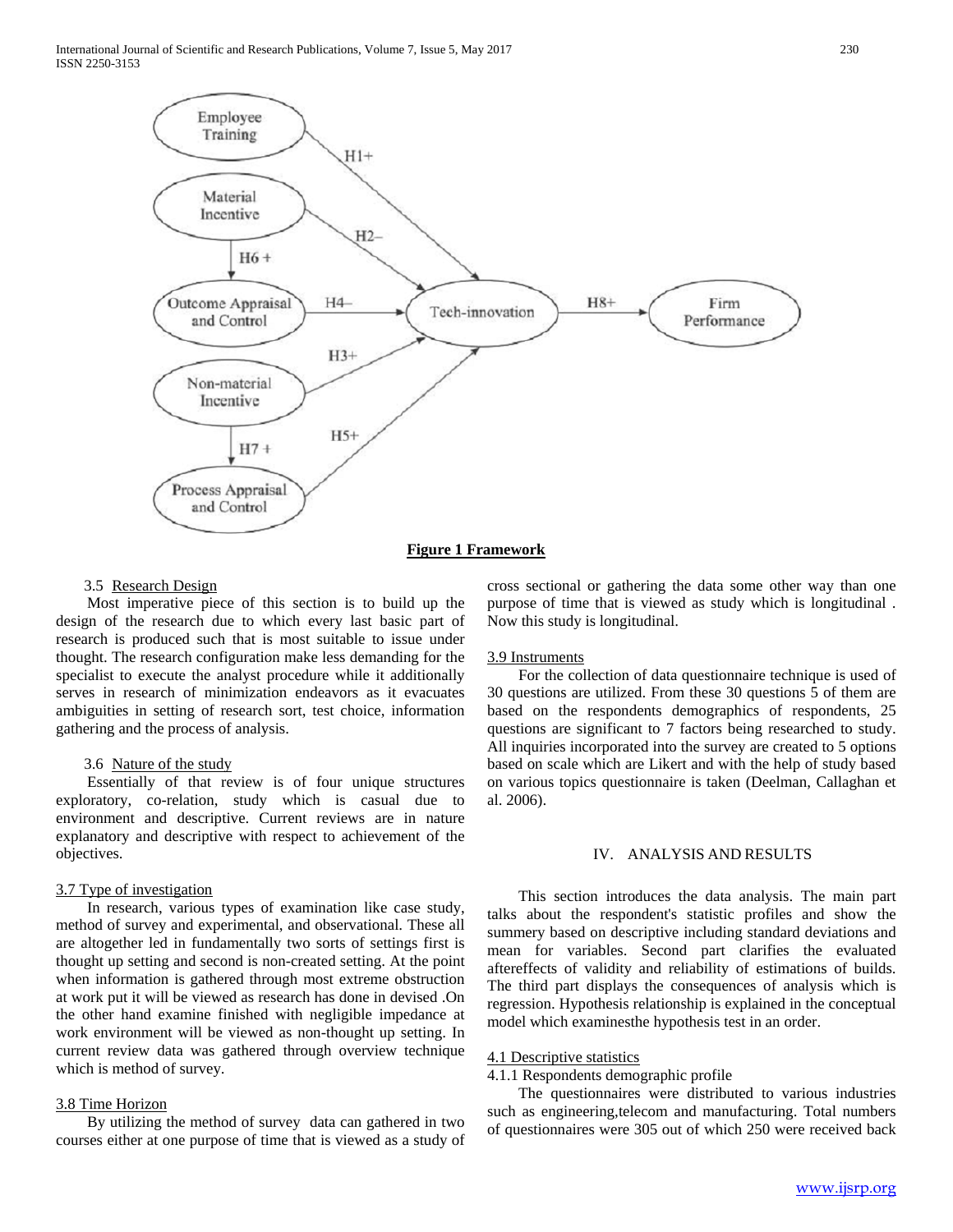with 82% of appropriate response Table 1. Shows the respondents profile of demographic. The table consists on information of all respondents such as age, gender, how many employees and in which sector they are working.

### **Table 1 Respondents profile of demographic**

| <b>Demographics</b> | <b>Frequency</b> | $\frac{0}{0}$ |
|---------------------|------------------|---------------|
| Gender $(N = 250)$  |                  |               |
| Male                | 196              | 76            |
| Female              | 52               | 21            |
| Age $(N = 250)$     |                  |               |
| $20 - 29$           | 86               | 35            |
| $30 - 39$           | 117              | 47            |
| $40 - 49$           | 35               | 14            |
| $50 - 59$           | 12               | 15            |
| <b>Employees</b>    |                  |               |
| 50 or less          | 64               | 25            |
| $51 - 200$          | 52               | 21            |
| $201 - 500$         | 63               | 25            |
| 1000 or more        | 71               | 28            |
| <b>Sector</b>       |                  |               |
| Telecommunication   | 65               | 26            |
| Engineering         | 58               | 23            |
| Manufacturing       | 127              | 50            |
|                     |                  |               |
|                     |                  |               |
|                     |                  |               |
|                     |                  |               |

 1st table demonstrates that received back questionnaires were 250 which are based on 196 males and 52 females, while 2 respondents did not give any data with respect to their sexual orientation. According to age there were 86 respondents within the age of 20 to 29. From the age of 30 to 39 the numbers of respondents were 117. From the age of 40 to 49 the numbers of respondents were 35. From the age of 50 to 59 the numbers of respondents were 12. Most of the respondents are less than the age of 50; this demonstrates a large portion of respondents in this review are below than 50. Respondents from the total of 305, 250 provided the information that head of number of employees based of 64 industries are working with fewer than 50 employees, 52 ventures are locked in with 51-200 number of employees and 71 enterprises are more than 1000 workers. From the response of 250, 65 are working with the sector of telecom, 58 are working with the sector of engineering and 127 are working with the sector of manufacturing.

# 4.2 Analysis and results

#### 4.2.1 Reliability test

 The second table shows the evaluated estimations of Cronbach's coefficient alpha that analyze for measurement of the internal consistency ans reliability. For the current specimen,

estimations of Cronbach's alpha change from 0.874 to 0.898 which shows the every multi-thing develop have high possess reliability: the training of employee (alpha  $= 0.898$ ), incentive material (alpha =  $0.881$ ), incentive non-material (alpha =  $0.894$ ), control on process(alpha =  $0.881$ ), control on outcome(alpha = 0.874), innovation technology (alpha =  $0.876$ ) and performance of firm (alpha =  $0.877$ ) have high possess reliability. The high Cronbach's alpha incentive for each build suggests that they are inside reliable. Facilitate, things of each develop measure a similar substance all around. In a nutshell, the higher the Cronbach's estimation of a develop, the higher the reliability is of measuring a similar build.

| <b>Table 2 Measurement of reliability</b> |  |  |
|-------------------------------------------|--|--|
|-------------------------------------------|--|--|

| <b>Constructs</b>            | N T | Valid Number<br>of Items | Cronbach's<br><b>Alpha</b> |
|------------------------------|-----|--------------------------|----------------------------|
| The training of employee     | 250 | 3                        | .898                       |
| <b>Incentives Material</b>   | 250 | 3                        | .881                       |
| Incentives Non material      | 250 | 3                        | .894                       |
| <b>Control on Process</b>    | 250 | 3                        | .881                       |
| <b>Control on Outcome</b>    | 250 | 3                        | .874                       |
| <b>Innovation Technology</b> | 250 | 5                        | .876                       |
| Performance of Firm          | 250 |                          | .877                       |

#### 4.2.2 Regressing analysis

 The analysis of regression has been utilized to decide the impact of variable which is independent (i.e. training of employee, incentive material, incentive non-material, control on process and control on outcome) on variable which is mediating i.e. innovation technology and to decide the mediating factor on variable which is dependent (performance of firm) then incentive material impact on control in outcomes and incentive nonmaterial impact on control on process. As appeared in Figure below 2. Now by the help of results we can demonstrate a there is a positive significant outcome of training employees on innovation technology ( $\beta = 0.495$ , P<0.001), incentive material on innovation technology ( $\beta = 0.556$ , P<0.001), incentive nonmaterial impetus on innovation technology ( $\beta = 0.504$ , P<0.001) control process on innovation technology ( $\beta = 0.663$ , P<0.001) and control outcome on innovation technology  $(β = 0.664,$ p<0.001). Incentive Material and control outcome ( $(β = 0.688,$ P<0.001) and incentive non-material and control process ( $\beta$  = 0.504, P<0.001). This demonstrates that innovation technology catches the most extreme impact of control outcome and innovation technology catches minimal impact of training employee.

 Likewise, the variable which is mediating has a positive huge impact on performance of firm: innovation technology on performance of firm  $(\beta = 0.711, p \le 0.001)$ . Comes about unmistakably represent that innovation technology greatly influence performance of firm.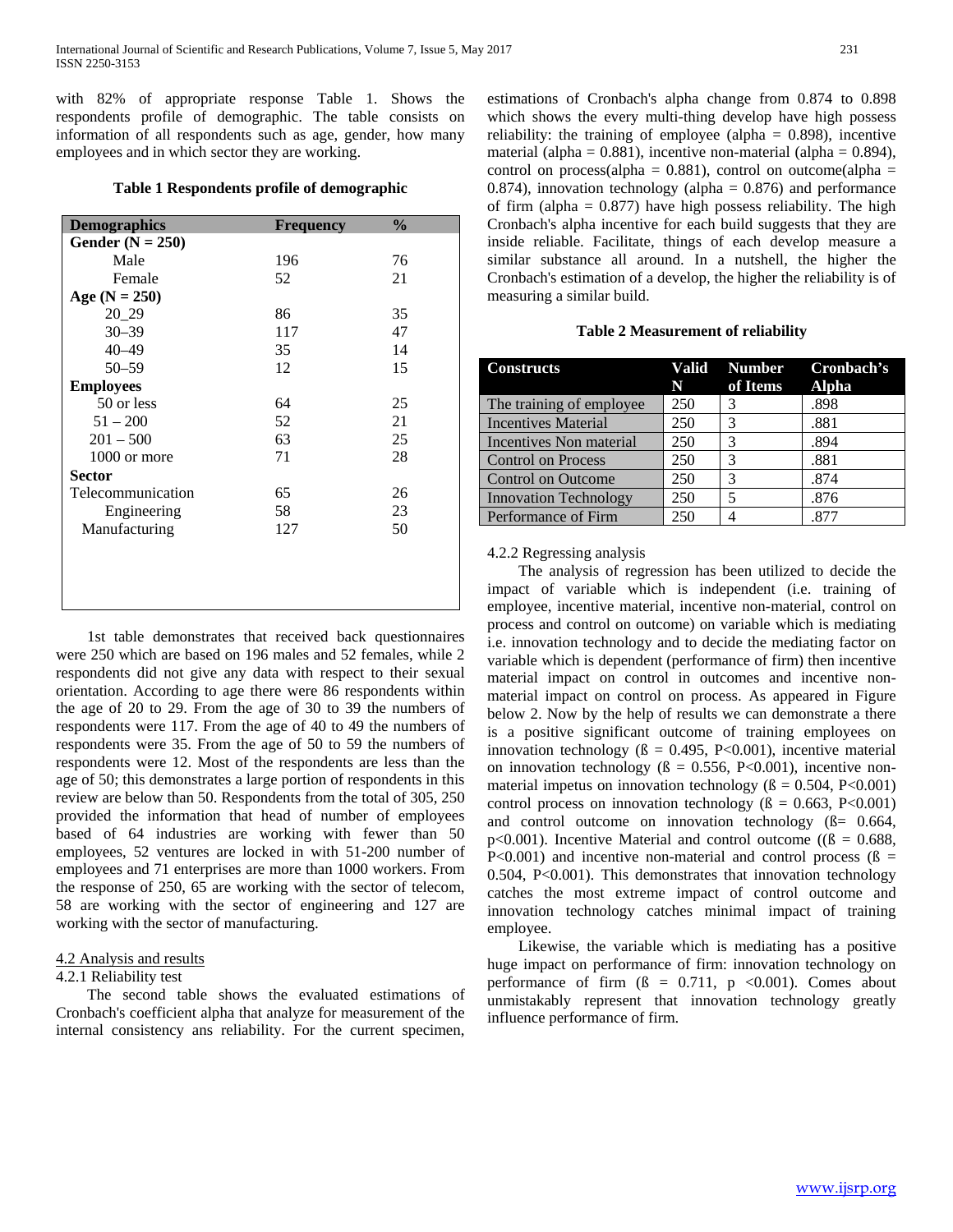# **Research Modal**



Figure 2 Direct pathway relationships

# $*$  = "represents significance  $121 = 9999 =$ evel below 0.001"

# 4.2.3 Mediating analysis

 In this analysis that the immediate impacts of an independent factor on a mediating factor, of a mediating factor on a dependent factor and of an independent factor on dependent factor are consider significant then the mediation might be tried. For the test of a mediating variable, independent factor and mediating factor both are gone into a regression for same purpose from independent factors. On the off chance that coefficients of both factors (i.e. mediation and independent) are noteworthy then it demonstrates the incomplete mediation of intervening variable between dependent factor and independent variable. In some cases that coefficient of the intervening variable stays noteworthy yet the coefficient of independent factor turns irrelevant when both are entered in a regression for same purpose from independent factors, then it indicates full intercession of mediating variable between independent factor and dependent factor. In utilized analysis of regression of employee to decide the centrality of intervention of mediating factors between independent factor and dependent factors.

 Figure#02 shows to that there are significant immediate impacts of dependent factors on mediating factor and of intervening variable on dependent factor. Table3 shows to those immediate impacts of independent factors on dependent factors are critical. So the mediation conditions for testing are fulfilled.

| <b>Independent variables</b>   | <b>Dependent variable</b>  |
|--------------------------------|----------------------------|
|                                | <b>Performance of Firm</b> |
| <b>Training of Employee</b>    | $.532*$                    |
| <b>Incentives Material</b>     | $.584*$                    |
| <b>Incentives Non material</b> | $.472*$                    |
| <b>Control on Process</b>      | $.613*$                    |
| <b>Control on Outcome</b>      | $.658*$                    |

**Table 3 Direct effects of HR policies on performance**

"Note: \* represents significance at less than 0.01"

 Table 3 demonstrates that training of employee, incentive material, incentive non-material, control on process and control on outcome adds to performance of firm are significantly positive. The results demonstrate that innovation technology comparatively mediates between independent factors (i.e. training of employee, incentive material, incentive non-material, control process and control outcome) and dependent factors. training employee on performance of firm  $(\beta = 0.238, p < 0.001)$ , incentive material on performance of firm( $\beta = 0.584$ , p < 0.001) , incentive non-material on performance of employee  $(β = 0.151$ . ,  $p \le 0.001$ ), control process on performance of firm( $\beta = 0.253$ , p  $\leq 0.001$ ) and control outcome on performance of firm ( $\beta = 0.332$ ,  $p < 0.001$ ).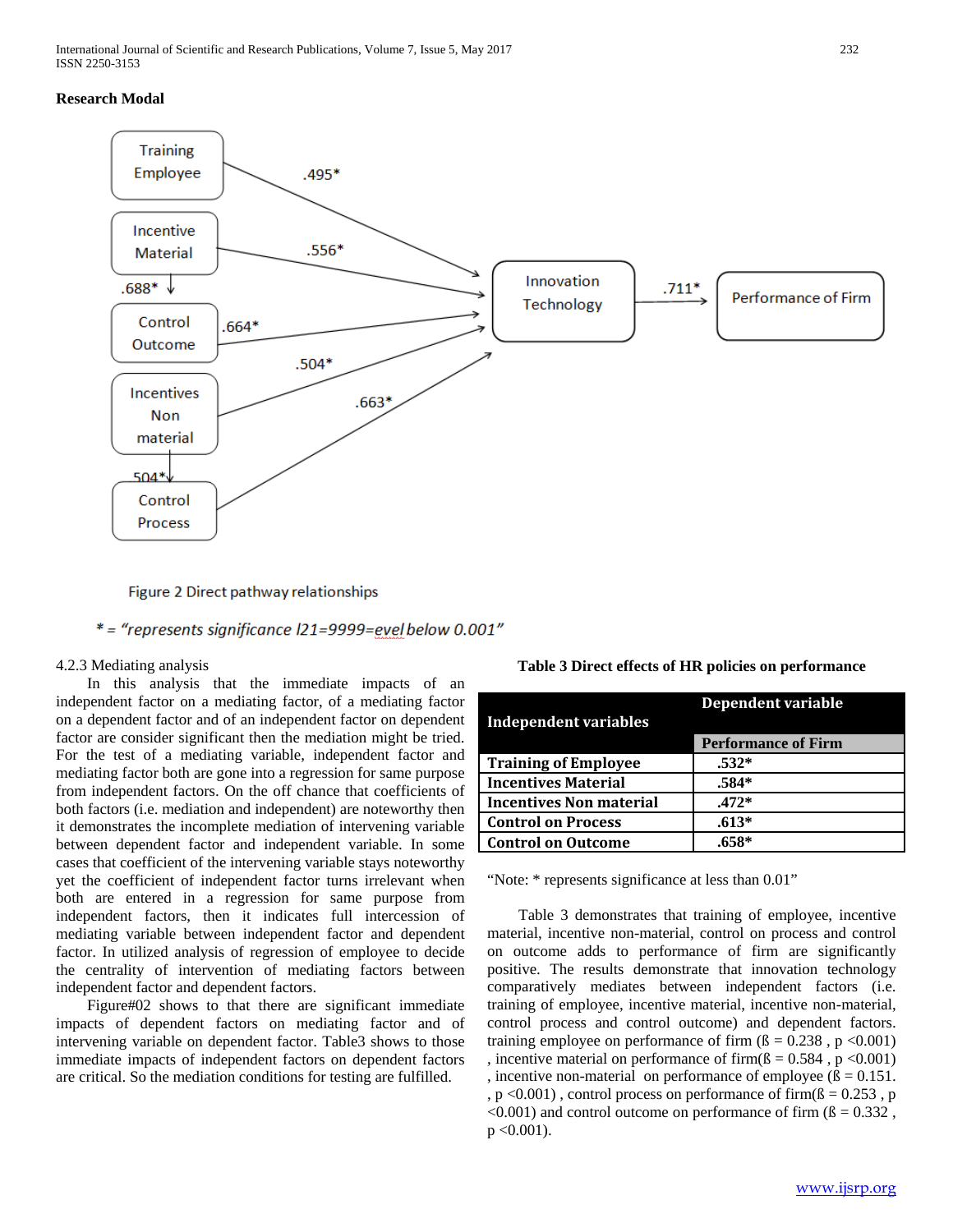| <b>Hypotheses</b> |                                             | <b>Results</b> |
|-------------------|---------------------------------------------|----------------|
| H1:               | There is a positive relationship between    | Supported      |
|                   | training of employee and innovation         |                |
|                   | technology                                  |                |
| H2:               | There is a positive relationship between    | Supported      |
|                   | incentives non material and innovation      |                |
|                   | technology                                  |                |
| H3:               | There is a positive relationship between    | Supported      |
|                   | non material and technology innovation      |                |
| H4:               | There is a positive relationship between    | Supported      |
|                   | appraisal and control based on innovation   |                |
|                   | outcome and technology innovation           |                |
| H5:               | There is a positive relationship between    |                |
|                   |                                             | Supported      |
|                   | appraisal and control based on innovation   |                |
|                   | process and technology innovation           |                |
| H <sub>6</sub> :  | There is a positive relationship between    | Supported      |
|                   | material incentives and outcome control.    |                |
| H7:               | There is a positive relationship between    | Supported      |
|                   | nonmaterial<br>incentives<br>and<br>process |                |
|                   | control.                                    |                |
| H8:               | There is a positive relationship between    | Supported      |
|                   | technology<br>and<br>firm<br>innovation     |                |
|                   | performance                                 |                |

#### V. DISCUSSION AND CONCLUSION

#### 5.1 Findings in the study

 Based on hypothesis and innovation theories have confirmed significance of both Human Resource Method and mechanical advancement on an association's execution. In this review, our commitment focus on the working of an applied system that clears up that connection between Human Resource Management, innovation technology and firm execution, and we inspect the impacts of cutting edge association's Human Resource Management on innovation technology and firm execution in Pakistan. Drawing on asset based hypothesis and advancement hypothesis, this review demonstrates that a cutting edge association's Human Resource Management vitally affects innovation technology, which prompts that association's prevalent execution. Past giving a rich portrayal of connection between Human Resource Management, innovation technology and firm execution. This review demonstrates a couple of critical discoveries. Right off the bat, we find there is sure immediate effect on innovation technology by worker preparing in cutting edge firms. This result gives the support for asset based hypothesis that always overhauling the way of an association's HR will expands the association's upper hand.

 Right when a firm needs to get an upper hand in a dubious financial condition, for instance, Pakistan, there is a necessity for higher quality HR, which can be gained via preparing all workers of the firm. For cutting edge firms in the nations with a creating economy for instance, Pakistan, there are various market openings due to monetary moves and institutional changes. Appropriately, worker preparing helps cutting edge firms to not simply increment inventive progression through extended adapting, furthermore to discover new market openings and to overhaul their headway limit through data trade and aptitude change.

 Our discoveries exhibit that motivational material are specifically identified with innovation technology and that incentive non-material forces are likewise emphatically identified with innovation technology in cutting edge firms. These discoveries bolster the contention of Amabile and her colleagues (Amabile 1988).

 Interim, the last finding is likewise predictable with past research comes about that found that stipend of self-development and autonomy in the working environment can improve the innovation technology work of the employees in cutting edge firms (Li, Zhao et al. 2006);(Mumford 2000). The consequences of this review emphatically propose that procedure evaluation and control is decidedly identified with innovation technology, while result examination and control is likewise specifically identified with innovation technology. Our discoveries fortify the work by (DeTienne and Koberg 2002)and analyze the exploration of(Spender and Kessler 1995), both of whom noticed that procedure control is useful to development. Then again, prepare examination and control is of advantage in empowering hazard taking activities of workers. In this manner, our exploration comes about approve the perspective of(Mumford 2000), and furthermore bolster the examination of (Hitt, Hoskisson et al. 1996)and also(Scott 1995). This review looks at the point of view that there is a cozy connection amongst inspiration and control (Bradley and Gelb 1981);(Orpen 1994). Inquire about outcomes propose that incentive material force is emphatically identified with result control, and incentive nonmaterial is decidedly identified with process control. These discoveries propose that cutting edge firms require successful outcomes estimation and evaluation when they underscore incentive material forces.

 When underscoring incentive non-material, it is essential to utilize prepare examination and control. These discoveries demonstrate that cutting edge firms ought to pick successful control strategies in light of the workers' requests and the necessities of innovative firms to rouse the employees. In concurrence with many research comes about (Abernathy and Utterback 1978);(Hill and Rothaermel 2003);(Tripsas and Gavetti 2000), we additionally affirm that innovation technology is emphatically identified with firm execution amid the Pakistani financial transitional period. The innovation technology of cutting edge firms has a vital impact on firm execution, and successful Human Resource Management can guarantee manageable innovation technology in innovative firms. Thus, viable Human Resource Management can upgrade the execution of cutting edge firms by expanding innovation technology.

#### **REFERENCES**

- [1] Abernathy, W. J. and J. M. Utterback (1978). "Patterns of industrial innovation." Technology review**80**(7): 40-47.
- [2] Aggarwal, C. C., et al. (2003). A framework for clustering evolving data streams. Proceedings of the 29th international conference on Very large data bases-Volume 29, VLDB Endowment.
- [3] Albaum, G. S. and S. M. Smith (2005). Fundamentals of marketing research, Thousand Oaks, Calif.: Sage, cop.
- [4] Amabile, T. M. (1988). "A model of creativity and innovation in organizations." Research in organizational behavior**10**(1): 123-167.